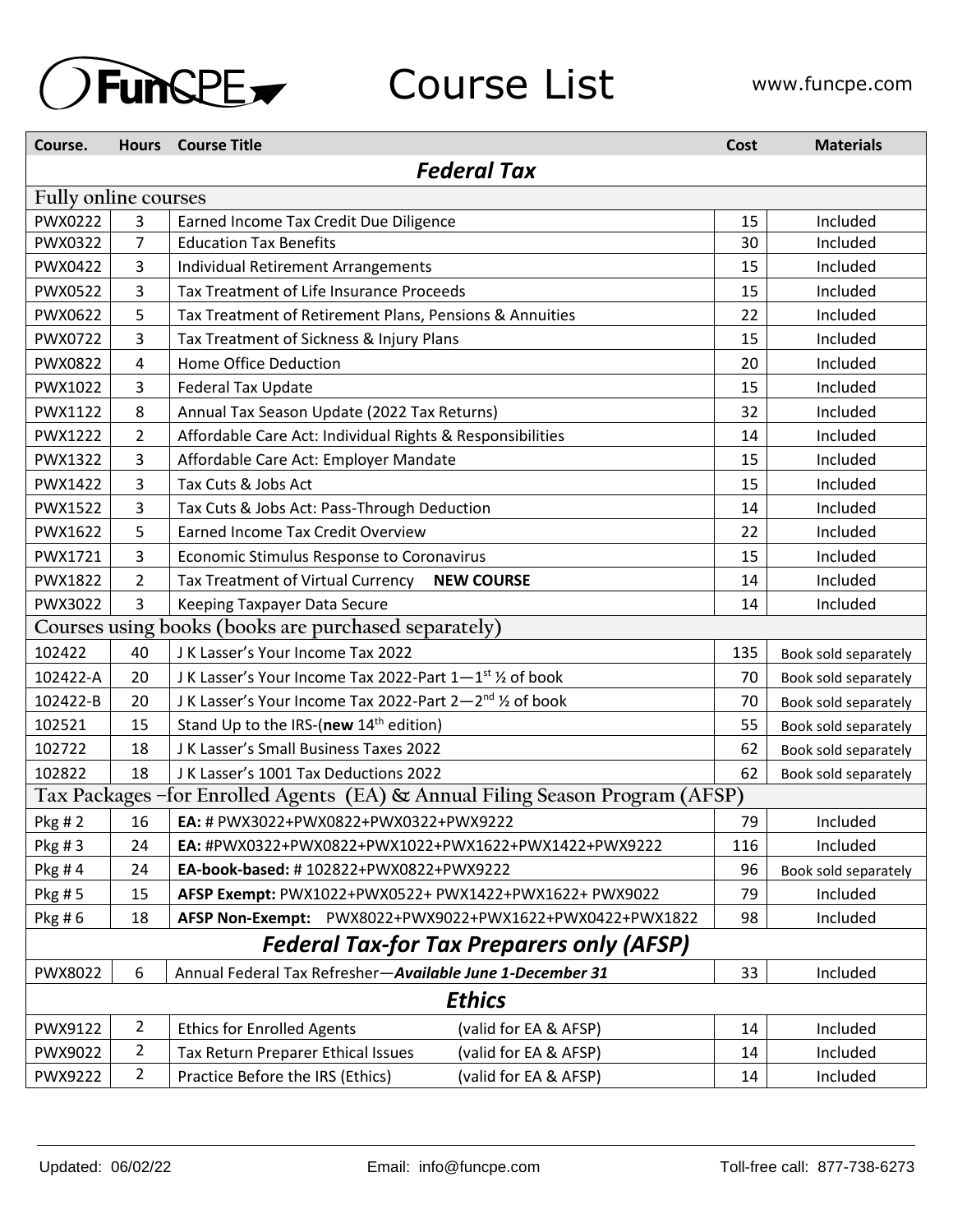

Course List **www.funcpe.com** 

| <b>Accounting &amp; Fraud</b>             |    |                                                      |    |                      |  |  |  |
|-------------------------------------------|----|------------------------------------------------------|----|----------------------|--|--|--|
| 105720                                    | 12 | Payroll Management 2020                              | 45 | Book sold separately |  |  |  |
| 105319                                    | 15 | Financial Shenanigans-Fourth Edition                 | 55 | Book sold separately |  |  |  |
| 1058N                                     | 16 | <b>Financial Number Game</b>                         | 56 | Book sold separately |  |  |  |
| 106012                                    | 10 | Fraud Investigation                                  | 40 | Book sold separately |  |  |  |
| 106114                                    | 14 | <b>Executive Roadmap to Fraud Prevention</b>         | 52 | Book sold separately |  |  |  |
| 1062                                      | 20 | <b>Financial Statement Fraud</b>                     | 70 | Book sold separately |  |  |  |
| 1063                                      | 15 | The Controller's Function                            | 55 | Book sold separately |  |  |  |
| <b>Management &amp; Advisory Services</b> |    |                                                      |    |                      |  |  |  |
| 6009N                                     | 12 | Good to Great                                        | 45 | Book sold separately |  |  |  |
| 6012                                      |    | <b>Business Book Quick Reviews #1</b>                | 10 | Included--video      |  |  |  |
| 6013                                      | 5  | Eat That Frog!                                       | 22 | Book sold separately |  |  |  |
| PWX0920                                   | 5. | Long Term Care Fundamentals                          | 24 | Included-online text |  |  |  |
| PWX4122                                   | 9  | Principles of Wealth Management<br><b>NEW COURSE</b> | 35 | Included-online text |  |  |  |

#### All courses

**Prerequisites:** None **Advance preparation:** None **Course level:** Overview **Format:** Interactive self-study **Passing score:** 70% correct **Final exam retakes:** Unlimited, *except* Annual Federal Tax Refresher limited to 4 total attempts